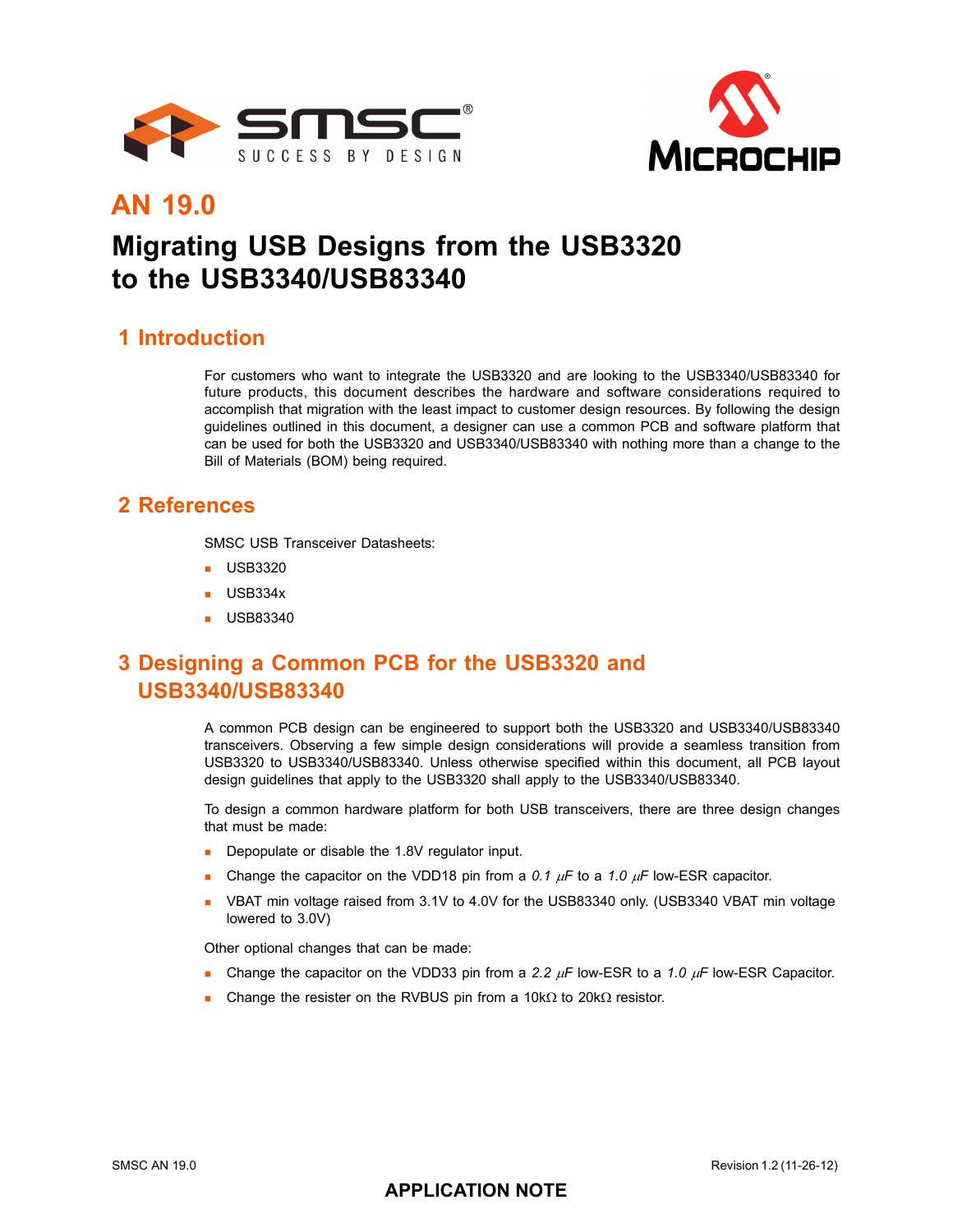## **3.1 Integrating the 1.8V Regulator**

The USB3340/USB83340 integrates the 1.8V regulator that was external to the USB3320. The VDD18 pin of the USB3320 is an input and requires an external voltage source to be applied to the pin. Conversely, the VDD18 pin of the USB3340/USB83340 is an output that must never be presented with an externally sourced voltage.



**Figure 3.1 - USB3320 Application**

<span id="page-1-0"></span>If the 1.8V regulator in the USB3320 application is dedicated to the USB3320, as shown in [Figure 3.1,](#page-1-0) then it can simply be removed from the design by removing all of its associated components. An alternative to this is using hardware or software to merely disable the external regulator, but this approach is discouraged because this external regulator will likely carry some additional capacitance as well as a possible current path for the internal 1.8V regulator output of the USB3340/USB83340.



**Figure 3.2 - USB3340/USB83340 Application**

<span id="page-1-1"></span>If the 1.8V regulator in the USB3320 application is shared between the USB3320 and other system elements, installing a zero ohm precision resistor between the 1.8V source and the USB3320 will allow

#### **APPLICATION NOTE**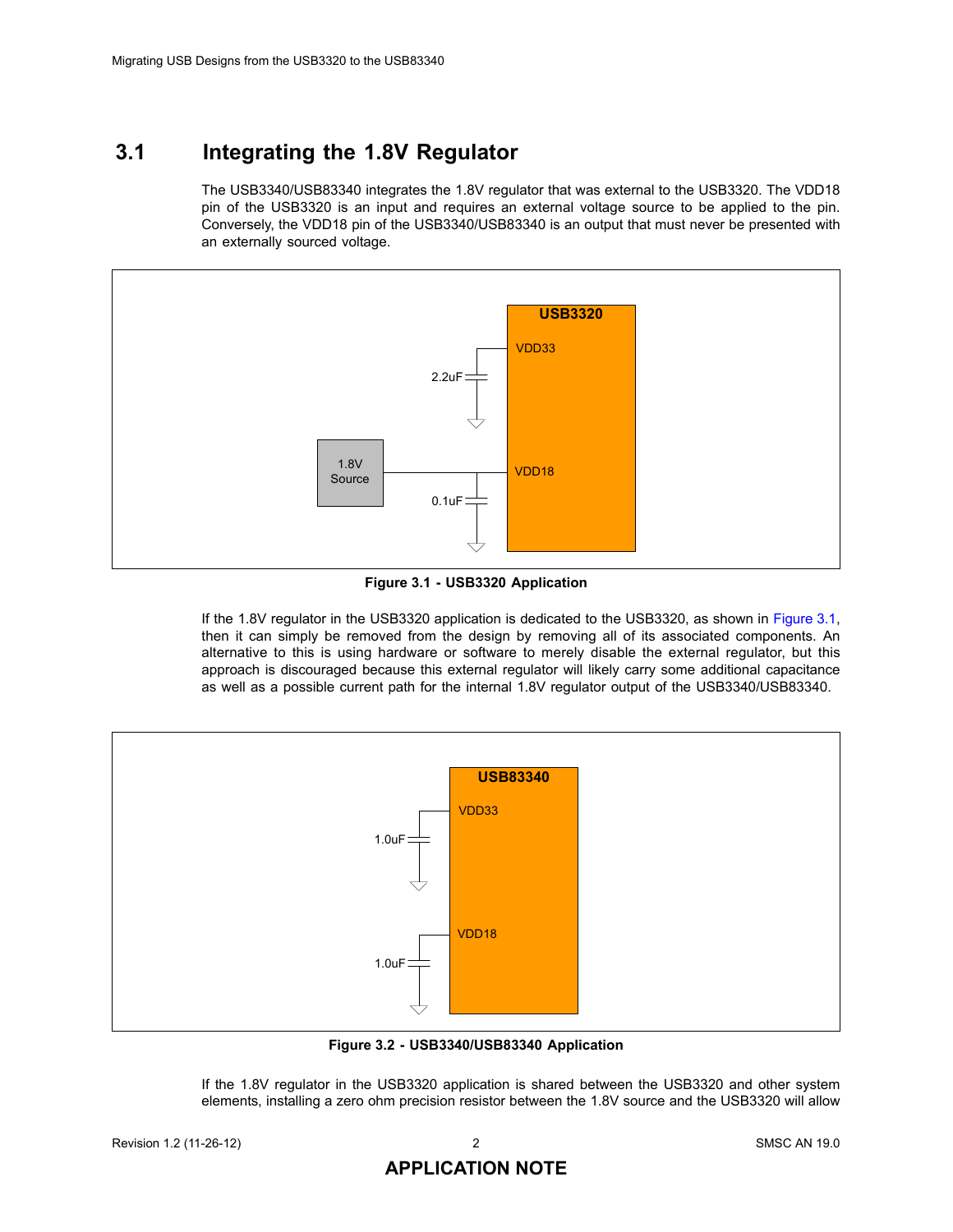for this external source to be disconnected from the USB3340/USB83340 by removing it from the BOM at the time that the USB3340/USB83340 is installed. [Figure 3.3](#page-2-0) shows the two application circuits with arrows highlighting the removal of the zero ohm resistor when migrating the application to the USB3340/USB83340.



**Figure 3.3 - Removing Zero Ohm Resistor to Disconnect 1.8V Source**

## <span id="page-2-0"></span>**3.2 VDD18 Capacitor**

It is recommended in applications using the USB3320 that a 0.1 μF decoupling capacitor be placed near the VDD18 pin of the USB3320, as shown in [Figure 3.1](#page-1-0). However, for the USB3340/USB83340, this capacitor is required for regulator stability and must be 1.0 μF (<1Ω ESR), as shown in [Figure 3.2.](#page-1-1)

## **3.3 VDD33 Capacitor**

It is required in applications using the USB3320 that a 2.2 μF (<1Ω ESR) capacitor be placed near the VDD33 pin of the USB3320 for regulator stability, as shown in [Figure 3.1.](#page-1-0) For USB3340/USB83340 applications, the value of this capacitor *may* be reduced to be 1.0 μF (<1Ω ESR), as shown in [Figure 3.2](#page-1-1).

## **3.4 RVBUS Resistor**

It is required in applications using the USB3320 that a 10 kΩ external resistor be placed in series with the RVBUS pin. For the USB3340/USB83340 it is recommended to change that resistor to a 20 kΩ external resistor. Please refer to SMSC's white paper titled "Optimal VBUS detection in USB Devices" for more extensive details on this topic.

## **3.5 VBAT Voltage**

For the USB83340, it is required to change the minimum operating VBAT voltage to 4.0V. The USB3340 will operate with a VBAT voltage down to 3.0V.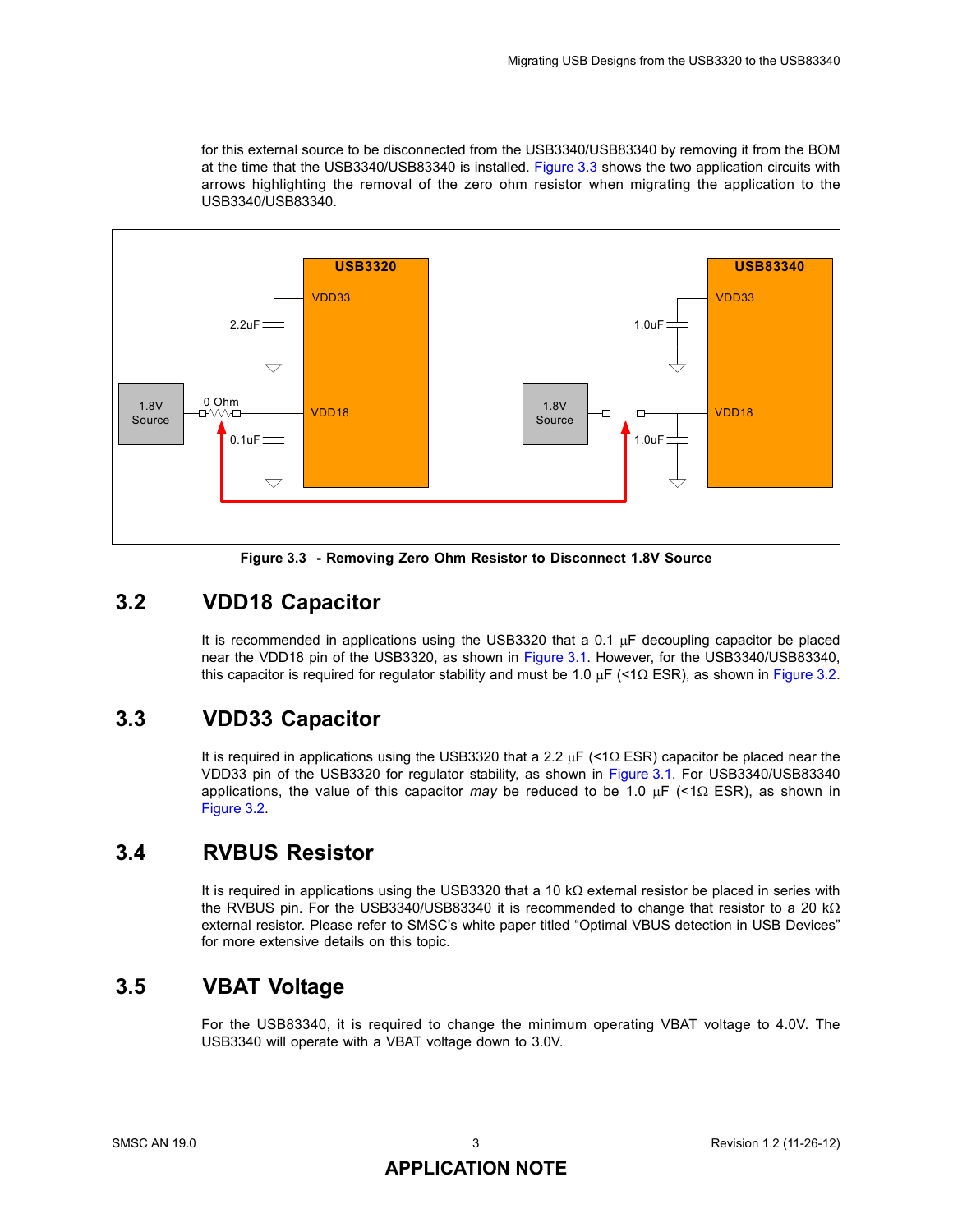#### **4 Software**

Migrating applications from the USB3320 to the USB3340/USB83340 *does not require any software change*.

All features supported on the USB3320 will function on the USB3340/USB83340 without any modification required to the software. However, there are three features which are available to USB3340/USB83340 applications if the software is written to take advantage of them.

- **Link Power Management**
- **High Speed Receiver Compensation**
- **Charging Host Detection**

#### **5 Summary**

Migrating an application using the USB3320 to the USB3340/USB83340 can be accomplished without any impact to software and using a common PCB with only some minor modifications to the BOM. Software modifications are only required if the customer wishes to take advantage of the new features offered by the USB88340.

| <b>USB TRANSCEIVER</b> | <b>EXTERNAL</b><br>1.8V<br><b>REGULATOR</b>    | VDD <sub>18</sub><br><b>CAPACITOR</b> | VDD33<br><b>CAPACITOR</b>                     | <b>LINK POWER</b><br><b>MANAGEMENT</b> | HIGH SPEED<br><b>USB RECEIVER</b><br><b>COMPENSATION</b> | <b>CHARGING</b><br><b>HOST</b><br><b>DETECTION</b> | <b>RVBUS</b><br><b>RESISTOR</b> |
|------------------------|------------------------------------------------|---------------------------------------|-----------------------------------------------|----------------------------------------|----------------------------------------------------------|----------------------------------------------------|---------------------------------|
| <b>USB3320</b>         | Required                                       | $0.1 \mu F$                           | $2.2 \mu F$<br>(<1Ω ĖSR)                      | <b>No</b>                              | No                                                       | No                                                 | 10k $\Omega$                    |
| USB3340/USB83340       | Remove or<br>disconnect<br>from<br>application | 1.0 $\mu$ F<br>(<1 $\Omega$ ESR)      | 1.0 µF or 2.2 µF<br>$(\dot{\leq}1\Omega$ ESR) | Yes                                    | Yes                                                      | Yes                                                | 20 $k\Omega$                    |

**Table 5.1 Hardware Migration and Feature Summary**

#### **6 Further Information**

For more information on SMSC automotive products, including integrated circuits, software, and MOST development tools and modules, visit our web site: [http://www.smsc-ais.com.](http://www.smsc-ais.com) Direct contact information is available at: [http://www.smsc-ais.com/offices](http://www.smsc-ais.com/AIS/content/view/100/737/).

#### **SMSC Europe GmbH**

Bannwaldallee 48 D-76185 Karlsruhe Germany

#### **SMSC**

80 Arkay Drive Hauppauge, New York 11788 USA

#### **Technical Support**

Contact information for technical support is available at: [http://www.smsc-ais.com/contact](http://www.smsc-ais.com/AIS/content/view/17/41/).